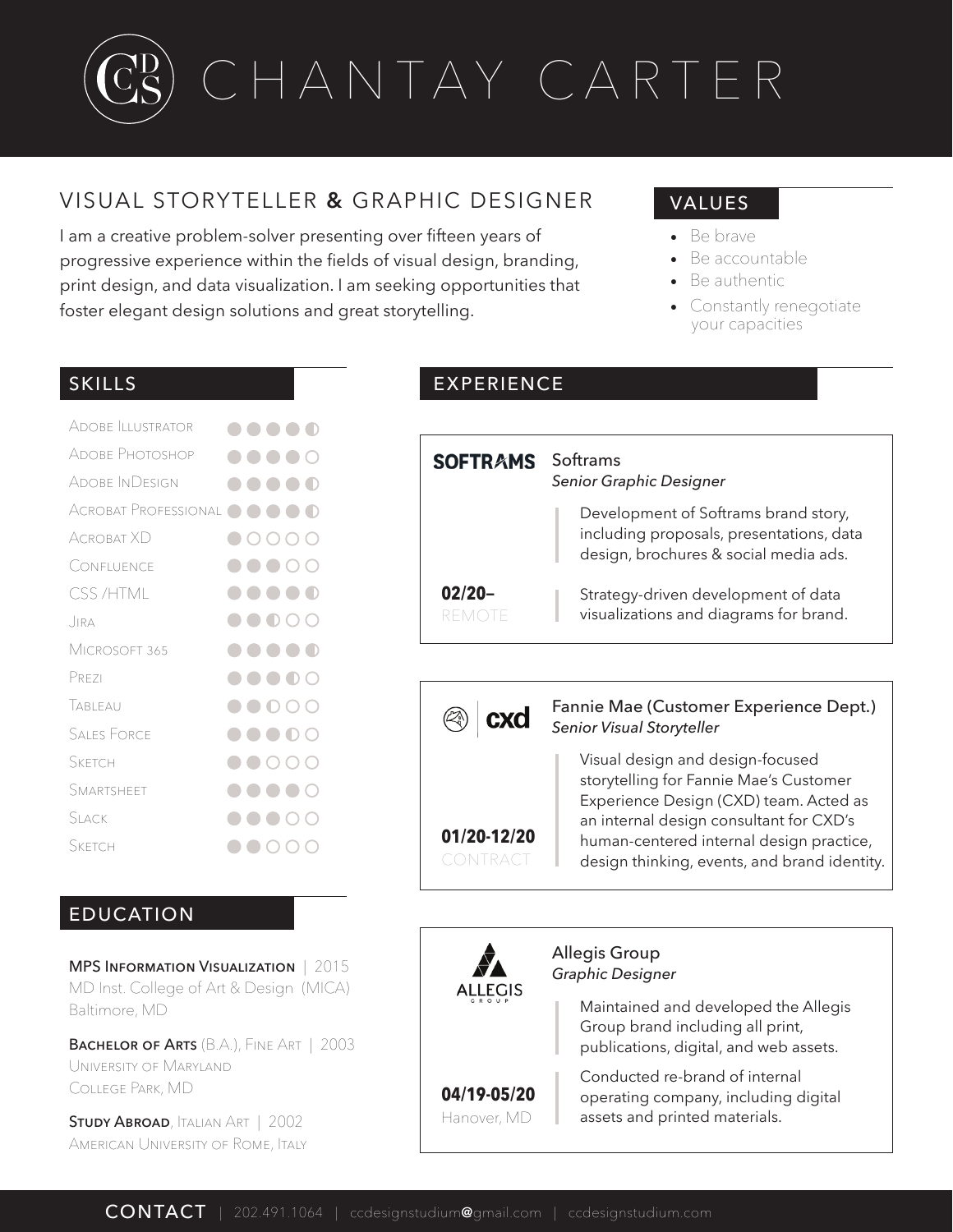# $\rm{C^D_S}$  chantay carter

| <b>MERKLE,</b>              | Merkle Inc.<br><b>Graphic Designer</b>                                                                                                                    |  |
|-----------------------------|-----------------------------------------------------------------------------------------------------------------------------------------------------------|--|
|                             | Created performance-based artwork to support corporate campaigns, including<br>corporate re-branding, data design, and operational initiatives.           |  |
| 02/17-04/19<br>Columbia, MD | Spearheaded the design of multiple large marketing campaigns, including ad<br>development, infographics, signage, white papers, publications and reports. |  |

| <b>CBRE</b>              | CBRE<br>Senior Graphic Designer                                                                                                                                                                                    |
|--------------------------|--------------------------------------------------------------------------------------------------------------------------------------------------------------------------------------------------------------------|
|                          | Provided oversight and ensured quality of design work by internal staff and<br>external freelance design team.                                                                                                     |
| 06/16-01/17<br>Wash., DC | Managed design for large and complex campaigns, including design for property<br>branding, brochures, fliers, advertisements, offering memorandums, signage,<br>publications and custom e blasts and logo studies. |

| <b>MEKISSAEK</b><br>02/16-08/16 | McKissack & Mckissack<br>Graphic Designer                                              |
|---------------------------------|----------------------------------------------------------------------------------------|
| Wash., DC                       | Designed executive level dashboards, publications, branding, and presentations.        |
| <b>CONTRACT</b>                 | Assembled mood boards, storyboards, logo concepts, and narratives for client projects. |
|                                 |                                                                                        |

| $\widehat{MS}$               | <b>HMS Host</b><br>Graphic & Presentation Designer (Executive Support)                                                               |
|------------------------------|--------------------------------------------------------------------------------------------------------------------------------------|
| <b>HOST</b>                  | Designed executive level dashboards, marketing materials, publications, company<br>branding, and presentations.                      |
|                              | Created compelling and beautiful infographics based on survey data.                                                                  |
| 05/12-12/15<br>Rockville, MD | Designed materials in conjunction with multiple Request for Proposals (RFP's),<br>including custom maps, signage, and presentations. |

| NATIONAL CENTER FOR<br><b>MISSING &amp;</b><br><b>EXPLOITED</b><br>CHILDREN <sup>*</sup> | <b>NCMEC</b><br>Senior Program Coordinator                                                                                                                |  |
|------------------------------------------------------------------------------------------|-----------------------------------------------------------------------------------------------------------------------------------------------------------|--|
|                                                                                          | Provided regular statistical updates and presentations to an Advisory Board of over<br>30 national organizations. Designed and updated program materials. |  |
| 09/10-05/12<br>Alexandria, VA                                                            | Tracked, reported, and cleaned data representing participation of over 10,000 annual<br>events in the US and abroad through the NCMEC's Take 25 Campaign. |  |